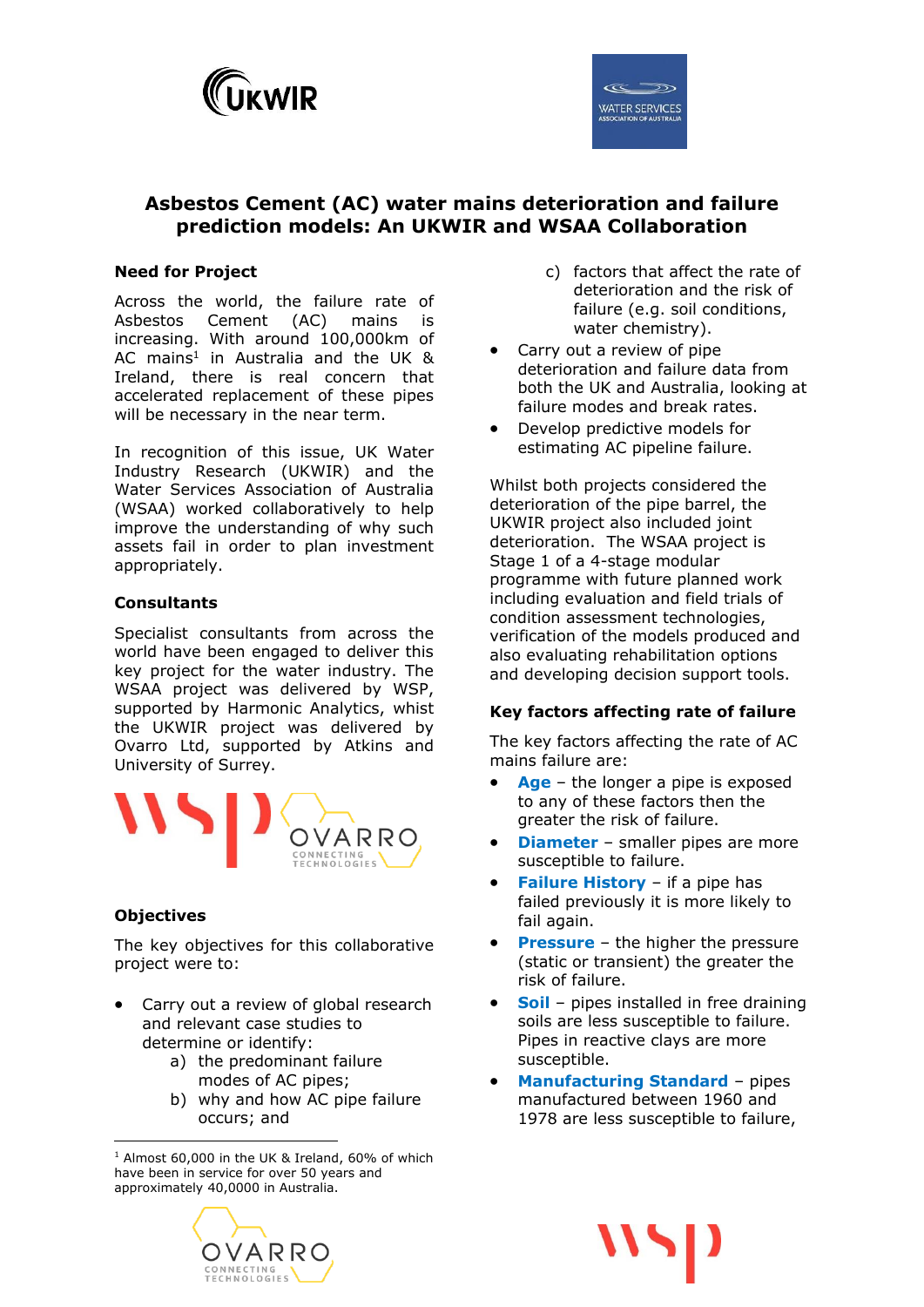



all other things being equal (see figure 1).

 **Land Cover** – pipes in the road are more susceptible to failure than pipes in the verge.

### **Figure 1: Deterioration of pipe cohorts (UKWIR)**



#### Other factors contributing factors identified include: **property density, rainfall, frost, soil pH, ground movement, and the aggressivity and hardness of the conveyed water**.

**Pipe class** is also considered to be a significant contributing factor because it influences pipe wall thickness, although this was not borne out from the statistical analysis due to the limited data available.

Both projects were able to confirm the relative significance of each causal factor considered as part of their project. The two projects used different data sets and data was not always available to both projects for each factor considered in the models. However, by exchanging data, both projects were able confirm model trends by running the other project's data through their model (see figure 2).

### **Background to key learning**

Asbestos Cement is an inorganic composite material consisting of inert asbestos fibres embedded in a cement matrix. Over time the cement binder undergoes physical and chemical changes which reduce the strength of the pipe wall. This lessens the ability of



the pipe to withstand loads and increases the likelihood of failure. The thicker the pipe wall the more deterioration the pipe can withstand.

#### **Model Development**

The WSAA project used data obtained from eleven Australian water companies. This data represents 278,527 pipes, 94,887 repair events and 13,670 replacement events. Two exponential models were developed:

- average number of breaks to forecast future levels of service and repair budgets at a network level.
- probability of failure to identify cohorts of pipes that are vulnerable to failure

The UKWIR models were developed using data from the UKWIR National Failures Database, which provided records of over 600,000 AC pipes laid across the UK, and over 60,000 associated burst records. In addition, over 2 million water sample results were provided by companies, giving nationwide coverage of conveyed water chemistry parameters. Third party data sets were assembled covering weather, land cover and soil information for the whole of the UK. Three individual company datasets were also analysed, where these could provide additional information not available nationally (e.g. pressure data).

## **Figure 2: Comparison of UKWIR and WSAA data (WSAA)**